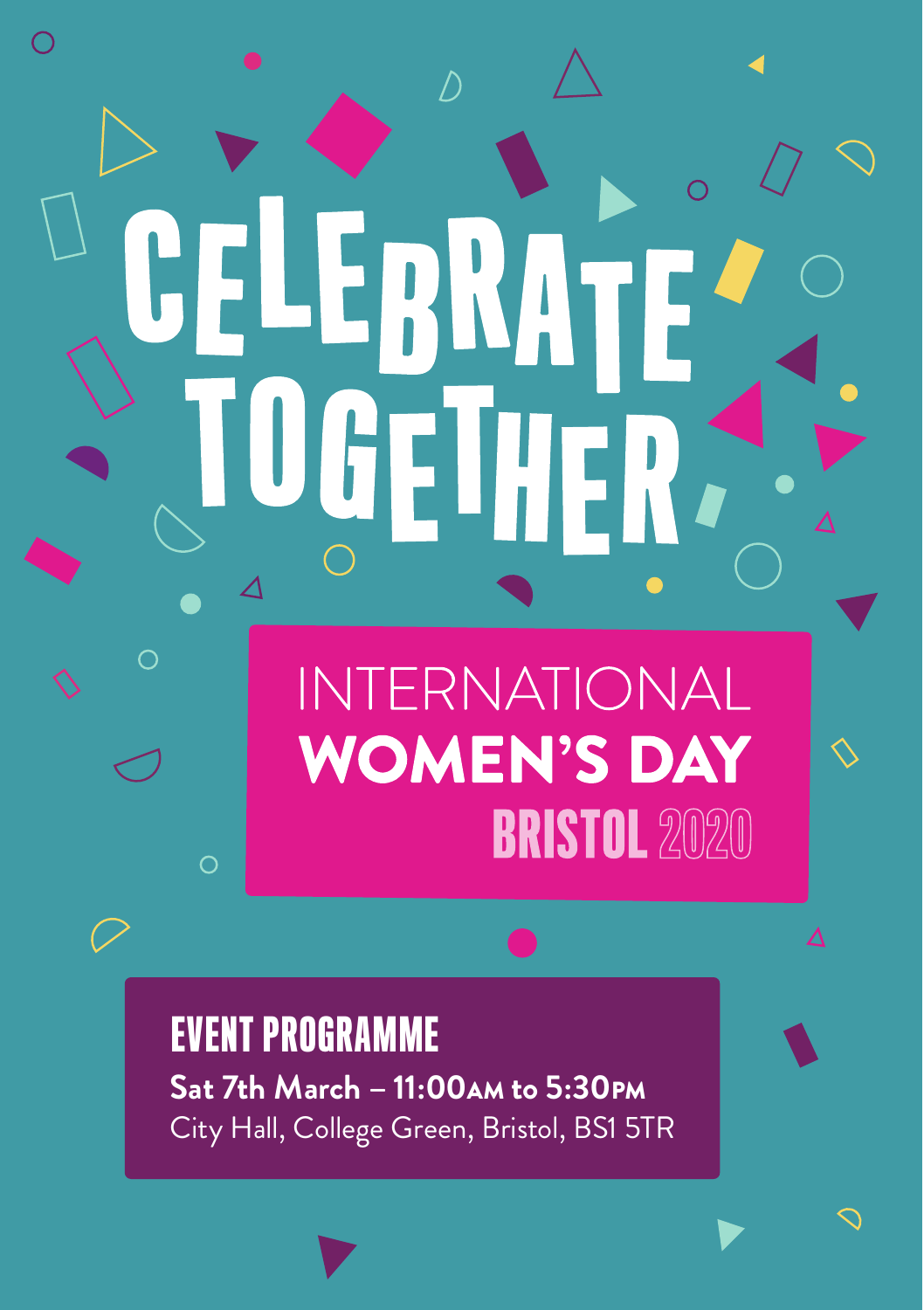# **BRISTOL WOMEN'S VOICE** WELCOMES YOU TO**INTERNATIONAL WOMEN'S DAY**



Bristol Women's Voice is a powerful voice for women working to make women's equality in Bristol a reality. We bring women together to share ideas and experiences, support campaigns and celebrate success together to make Bristol a showcase for women's involvement, empowerment and equality. Please sign up to find out more at the registration desk.

### **Celebrate together**

In this guide you'll find details of over 50 amazing events brought to you by the women of Bristol. We'd like to say a huge THANK YOU to all of the contributors who've given their time, energy and enthusiasm to make this happen — you are incredible!

Your donations are crucial to making this event happen, and importantly for making it free and accessible to women who wouldn't normally be able to attend. So please dig deep  $-$  donate and buy raffle tickets!

### **Things to note:**

- Food and drinks will be served all day in the entrance area to the main hall.
- A first come, first served free crèche is available in 2 hour slots in rooms 1P08 and 1P09 see them for more details.
- **•** A buggy park is available in the right hand entry to the council chamber. This area will not be supervised so any items are left at your own risk.
- Room 1P10 is a quiet space reserved for prayer or quiet time.
- **Hearing loops are on setting T.**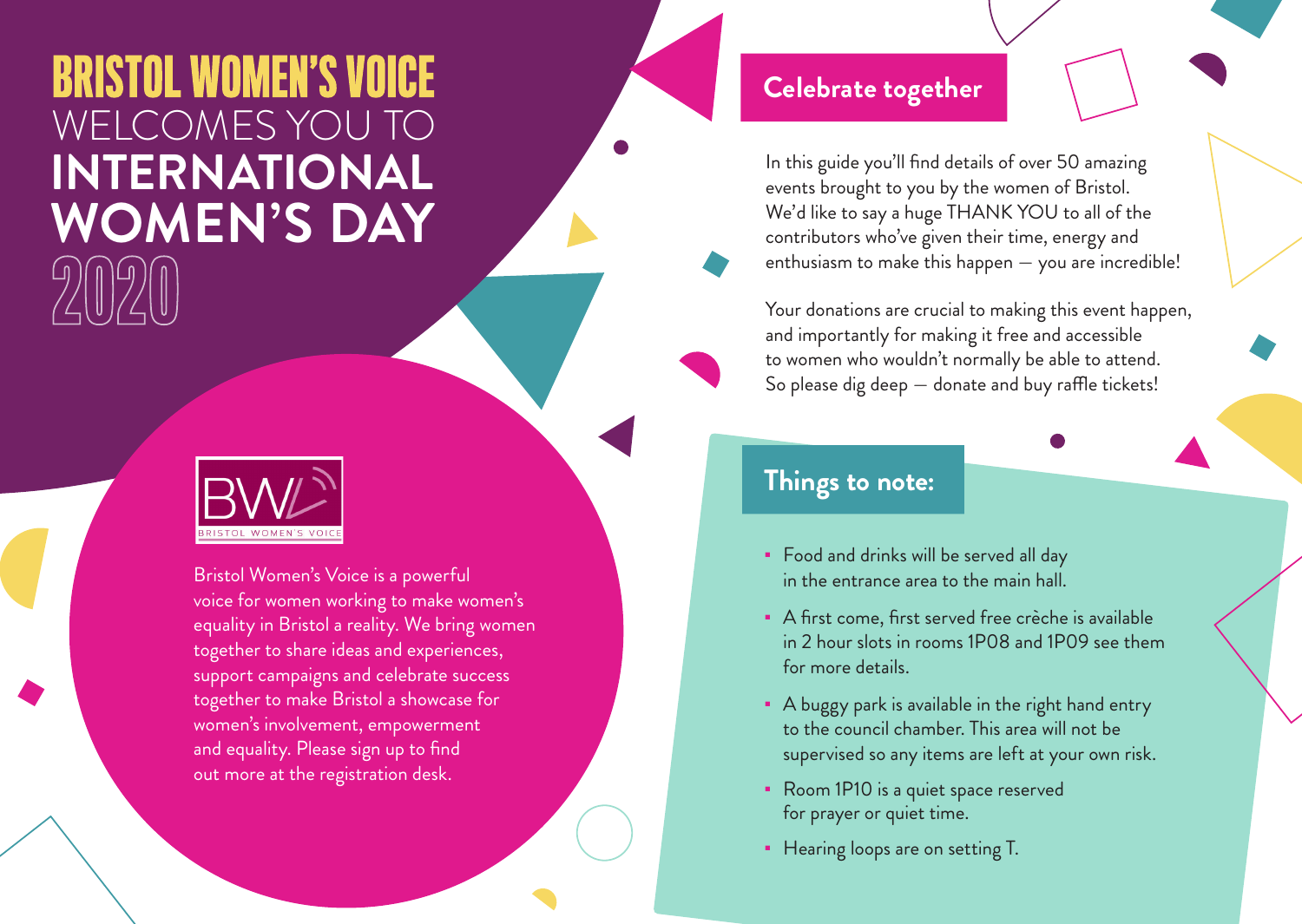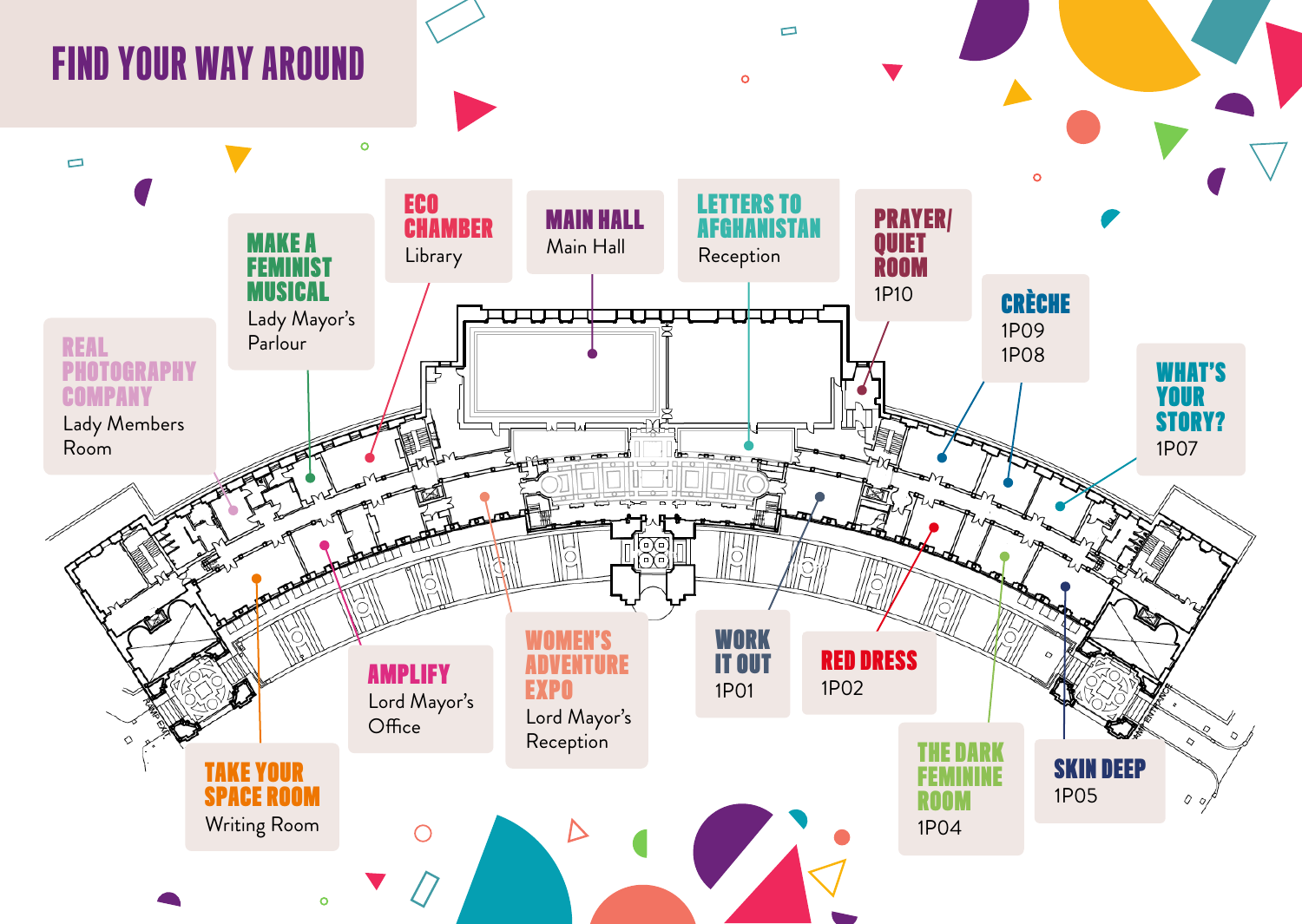#### Room: Main Hall Room: Room: Room: Room: Room: Room: Room: Room: Room: Room: Room: Room: Room: Room: Room: Room:

### MAIN HALL

Come and join the celebrations!

 $\overline{D}$ 

 $\mathbf{D}$ 

|                      | 11:00-11:15   African Sambistas                                                                                                        |                    |
|----------------------|----------------------------------------------------------------------------------------------------------------------------------------|--------------------|
|                      | Samba fusion drumming group launch the day outside main entrance.                                                                      | <b>11:00</b>       |
| $11:15 - 11:35$      | Welcome speech                                                                                                                         |                    |
|                      | Penny Gane BWV Chair, Barbara Brown BWV Director, Cllr Helen<br>Godwin and Cllr Asher Craig.                                           |                    |
| 11:50-12:20 $\big\}$ | Bring your own baby choir                                                                                                              | 12:30              |
|                      | Songs of unity, protest and hot chocolate from around the world.<br>Led by Julia Turner.                                               |                    |
| 12:30-13:00          | <b>Thangam Debbonaire MP</b>                                                                                                           | 14:00              |
|                      | The year at Westminster - What will change for women?<br>The importance of having more women MPs.                                      |                    |
| $13:00 - 13:30$      | Sue Mountstevens PCC                                                                                                                   | 15:30 <sup>3</sup> |
|                      | 'Reflections on my time as Police and Crime Commissioner.'                                                                             |                    |
| 13:30-14:30          | Social hour                                                                                                                            |                    |
|                      | Come have a sit down or a mingle, meet each other and chat in an<br>informal setting. Members of the organisation will also be around. |                    |
|                      | 15:30-16:30 Mayoral question time                                                                                                      |                    |
|                      | Hear the 2020 Mayoral candidates answer questions from the<br>audience on issues of importance to women.                               |                    |
|                      |                                                                                                                                        | Τh                 |
|                      |                                                                                                                                        | ex                 |

# WOMEN'S ADVENTURE EXPO

**Lord Mayor's Reception**

Celebrating, inspiring and empowering women in adventure and exploration.

| 11:00-12:15 $\gamma$ | Periods in challenging environments                                                                                                                                         |  |  |
|----------------------|-----------------------------------------------------------------------------------------------------------------------------------------------------------------------------|--|--|
|                      | Workshop on periods in the context of outdoor activities, sport and<br>adventurous travel, featuring MMiEEP (Managing Menstruation in<br>Extreme Environments Project).     |  |  |
|                      | 12:30-13:30 From Bristol to the Baltic $-$ A solo cycling adventure                                                                                                         |  |  |
|                      | Jen Claydon presents her recent adventure cycling around<br>the Baltic Sea, with Q&A.                                                                                       |  |  |
|                      | 14:00-15:15 She's on an adventure!                                                                                                                                          |  |  |
|                      | Illustrated talks and short films from, and about, a diverse range<br>of women having adventures large and small. Featuring Jacqui<br>Furneaux, The Bristol Gulls and more. |  |  |
| 15:30-17:00          | Nurturing an adventurous spirit                                                                                                                                             |  |  |
|                      | Workshop on aspirations of adventure and making it happen;<br>sharing hopes and fears, inspiration and magic moments.                                                       |  |  |
|                      |                                                                                                                                                                             |  |  |

Room: **1P07**

# WHAT'S YOUR STORY?

 $\Box$ 

Three one-hour-long fun writing workshops with poet and teacher Liz Cashdan exploring your story or other women's stories in prose or poetry. No previous experience necessary. Paper and pens provided or bring your own laptop, iPad, notebook. Slots available at **11:30, 13:30** and **15:30,** sign up at the start of the session.

 $\Box$ 

 $\bullet$ 

 $\overline{O}$ 

 $\circ$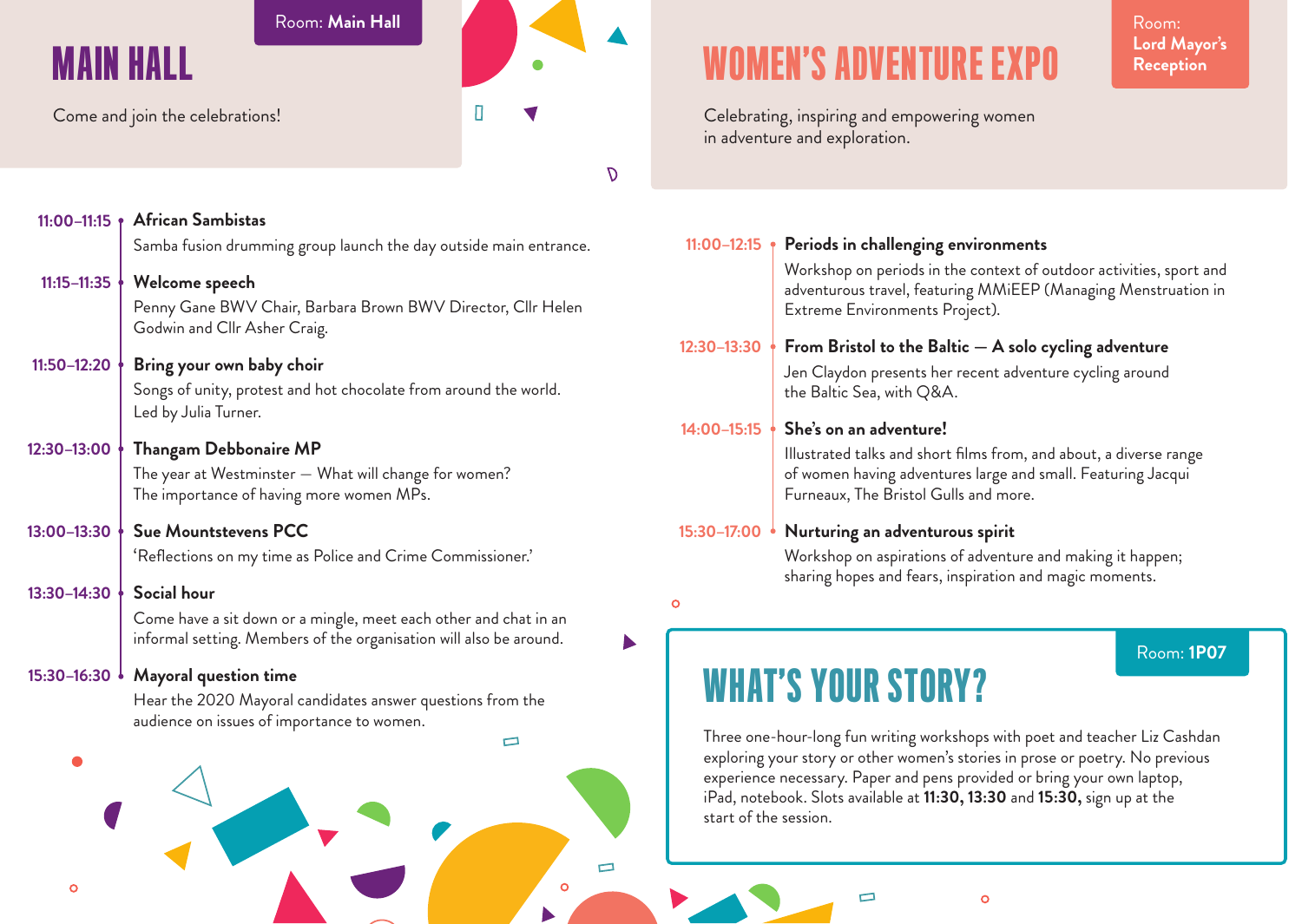### Room: **Library**

### ECO CHAMBER

Exploring the impacts of the environmental crisis on, and by, women.

| 11:00-11:45 $\uparrow$ | Mentoring & how can it help young women to save the planet?<br>A workshop exploring the role mentoring can play to empower and<br>skill the next generation of sustainability leaders and change makers.<br>All ages welcome! Led by Traci Lewis, Bristol hub lead for Women in<br>Sustainability (WINS) and director of Catalyse Change CIC who<br>skill girls and young women as confident change makers. |
|------------------------|-------------------------------------------------------------------------------------------------------------------------------------------------------------------------------------------------------------------------------------------------------------------------------------------------------------------------------------------------------------------------------------------------------------|
| 12:00-12:45            | What women can do to tackle the climate crisis                                                                                                                                                                                                                                                                                                                                                              |
|                        | A short workshop exploring key opportunities for women to fight<br>climate change. With Carla Denyer, Lia-Anjali Lazarus, Zoe Banks<br>Gross, Heather Mack and City to Sea. You will come away with 3<br>concrete actions you can take.                                                                                                                                                                     |
| $13:05 - 13:55$        | <b>XR</b> block printing                                                                                                                                                                                                                                                                                                                                                                                    |
|                        | A space for creation and discussion on the climate crisis and Extinction<br>Rebellion. Come print your own clothing with XR imagery and slogans.<br>We will also provide small swatches of scrap fabric for patches.                                                                                                                                                                                        |
| $14:25 - 15:10$        | Keeping your head above the rising water                                                                                                                                                                                                                                                                                                                                                                    |
|                        | Immy Done from Greenpeace tells stories of activism and<br>environmentalism, and staying positive when all can feel hopeless.                                                                                                                                                                                                                                                                               |
| 15:25-16:05            | Bristol Youth Strike 4 Climate presents 'Climate crisis'                                                                                                                                                                                                                                                                                                                                                    |
|                        | The climate movement is one which is dominated by women. In this<br>session we'd like to explore why this is, focusing on how women are<br>most heavily affected by the effects of the crisis and also on the<br>minority of women represented in politics.                                                                                                                                                 |
| 16:20-17:00            | <b>Closing session</b>                                                                                                                                                                                                                                                                                                                                                                                      |
|                        | A chance to hear all of the contributors reflect on the day.                                                                                                                                                                                                                                                                                                                                                |

## RED DRESS

The Red Dress, a decade-long embroidery project 2009–2019 by British artist Kirstie Macleod, is centered around a single red dress. The dress has travelled the world being continuously embroidered onto by over 120 women artisans in over 26 countries to date. Countries include South Africa, Japan, Kenya, Sweden, Kosovo, Rwanda, India, Colombia, France, DR Congo and Peru.

The dress, a dialogue of identity and merging of boarders, seeks to connect women from around the world to create a meaningful platform for expression, unity and empowerment.

Ahead of the dress heading to Mexico to be exhibited in it's finale exhibition at the Museo Des Arte Popular, Kirstie will be exhibiting the dress and with the support of the Bristol Embroiders Guild inviting willing participants to come and embroider their own motif onto the dress.

Room: **Reception**

### LETTERS TO AFGHANIST

Come and have your photo taken, sending a message to a woman in Afghanistan on International Women's Day. We have worked with Afghanaid — who are holding an IWD celebration in Lal wa Sarjangal, a remote village in the mountains of Ghor Province — to put together this very special opportunity for a conversation between the women of Bristol and Afghanistan. Photography by www.chloeedwards.photography.

Room: **Lady Members Room**

Room: **1P02**

### REAL PHOTOGRAPHY COMP

Pioneering women in early photography. Have a go at alternative printing techniques and find out how early women photographers broke through. Presented by Wendy Leocque and Ruth Jacobs Sign up on the door for half an hour sessions throughout the day. **11:30**, **13:00**, **14:30** and **16:00**.

 $\circ$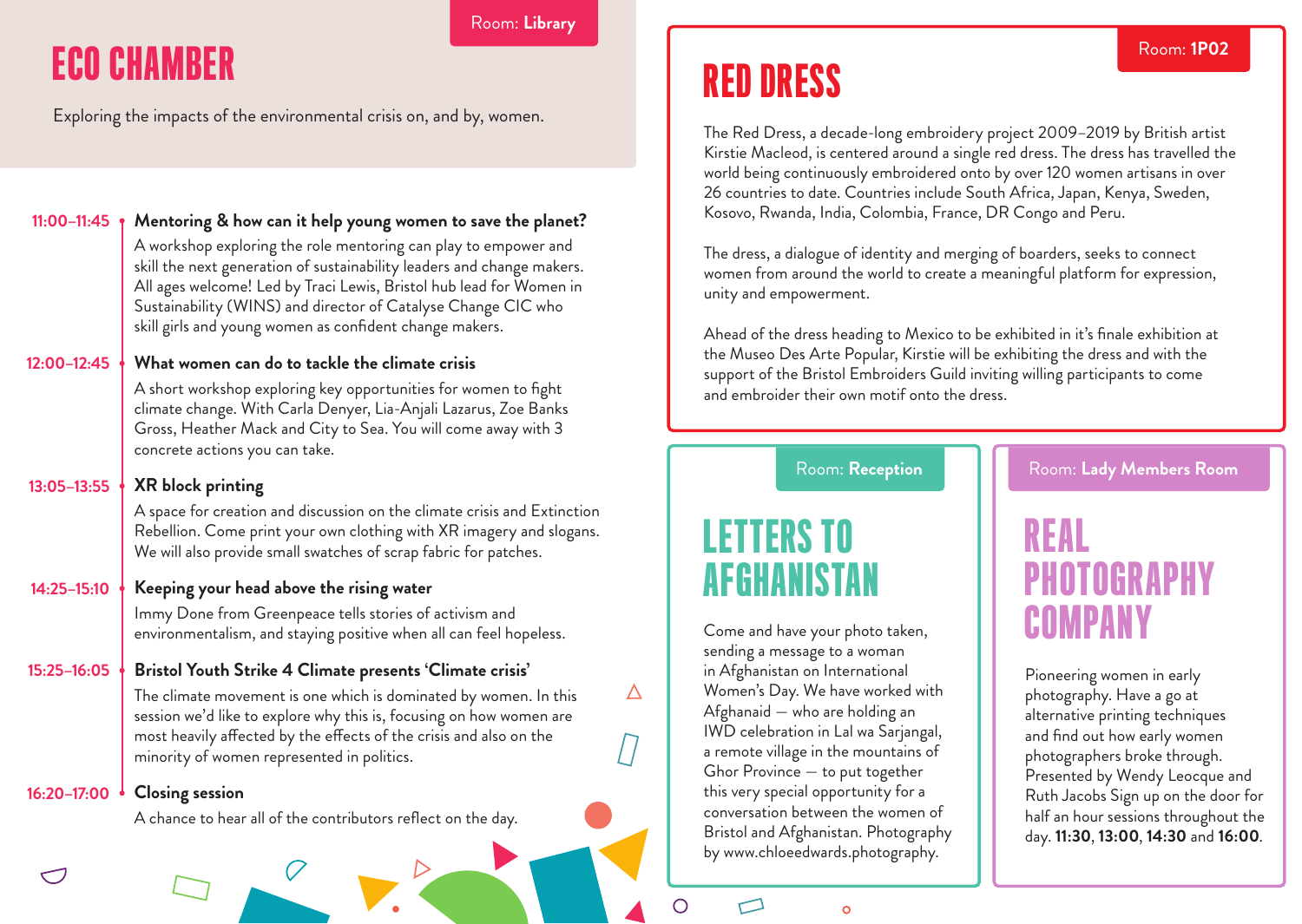#### Room: **Writing room**

### TAKE YOUR SPACE ROOM

Physical empowerment and insights for self defence and assertiveness Presented by Imogen Thomas & Jess Hunter. Sign up for sessions on the door.

### **Please note this is a WOMEN ONLY space.**

### THE DARK FEMININE ROOM

Merging ancient myth with modern day feminism. Presented by The Dark Feminine www.thedarkfeminine.co.uk.

### **WARNING: ADULT WOMEN ONLY session — unsuitable for children.**

| $11:00 - 11:30$ | Introduction & discussion                                                                                   | $11:00 - 11:15$ | Philosophy of Her - Kimberly Rogers                                                                                                           |
|-----------------|-------------------------------------------------------------------------------------------------------------|-----------------|-----------------------------------------------------------------------------------------------------------------------------------------------|
|                 | A gathering to introduce the day and themes                                                                 |                 | An introduction to the ancient mythology of the Dark Feminine<br>by Kimberly Rogers www.thedarkfeminine.co.uk.                                |
| $11:30 - 12:15$ | Conflict management: assess, acknowledge, act workshop                                                      |                 |                                                                                                                                               |
|                 | Workshop identifying both support and risk in our environment<br>to empower our physical and mental safety. | $11:15 - 11:35$ | Intersectionality & the Dark Feminine - Dr Dagmar Wilheim                                                                                     |
|                 |                                                                                                             | $11:35 - 11:55$ | Women's rights & the Dark Feminine - Dr Jessica Elliott                                                                                       |
| $12:15 - 13:15$ | Krav Maga workshop                                                                                          |                 |                                                                                                                                               |
|                 | Learn practical self-defence techniques to empower<br>and embolden you to take up space.                    | $11:55 - 12:30$ | <b>Group discussion</b>                                                                                                                       |
|                 |                                                                                                             | $12:45 - 13:45$ | Voicing the Dark Feminine with Bex Baxter                                                                                                     |
| $13:15 - 13:45$ | Reading body language; how to spot the predator<br>Workshop on behaviours that can be used to predict       |                 | Workshop nurturing the dark feminine 'call' through the medium<br>of group harmony singing. Bex will guide us to connect to a deeper          |
|                 | potential sexual harassment.                                                                                |                 | more authentic voice.                                                                                                                         |
| $13:45 - 14:15$ | Putting the boundaries back in                                                                              | 14:00-15:00     | Sexual sovereignty                                                                                                                            |
|                 | Workshop on using physical presence and communication<br>to challenge and halt harassment.                  |                 | Feel a sense of power, confidence and ownership in your sex life and<br>in your body, by Nikki Armytage-Foy founder of Electricwoman.com.     |
| $14:15 - 15:15$ | Krav Maga workshop                                                                                          | $15:15 - 16:15$ | The Dark Feminine & the workplace                                                                                                             |
| $15:15 - 16:15$ | Krav Maga workshop                                                                                          |                 | A session looking at creative and constructive ways to incorporate                                                                            |
|                 |                                                                                                             |                 | women's cycles into our working practices. Lara Owen and Bex Baxter<br>are the co-founders of Cyclical Consulting, working with organisations |
| 16:15-16:30     | Fight dirty                                                                                                 |                 | to integrate embodied wisdom into working life.                                                                                               |
|                 | Quick tricks for tight corners - practical workshop.                                                        |                 |                                                                                                                                               |
| 16:30-17:00     | <b>Closing discussion</b><br>▭                                                                              | 16:30-17:00     | Closing circle - Kimberly Rogers                                                                                                              |
|                 |                                                                                                             |                 | An end of day reflection on all of the Dark Feminines talks and sessions                                                                      |
|                 | $\Omega$                                                                                                    |                 |                                                                                                                                               |
|                 | $\circ$                                                                                                     |                 |                                                                                                                                               |

**Contract Contract** 

**The State State**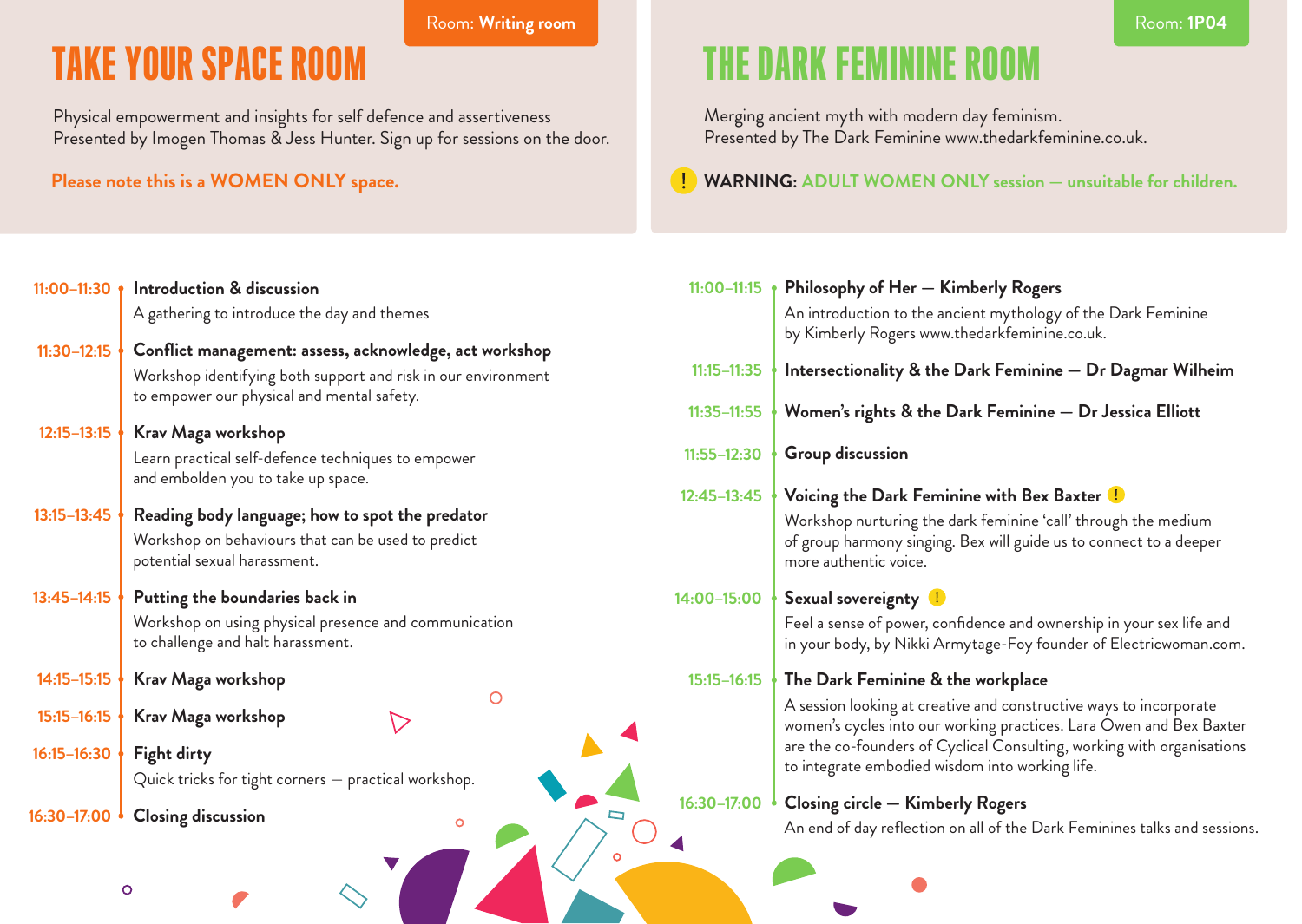Room: Lord Mayor's Office **Room: 1P05** 

Amplifying women's voices and stories.

AMPLIFY



SKIN DEEP

Celebrating women's brilliant bodies.



| $11:30 - 13:30$                                  | Talking about menopause & pelvic floor awareness                                                                                                                                                                                                                                                                 | 11:00-12:00 $\uparrow$ | Divine life drawing                                                                                                                                                                                                                                                        |
|--------------------------------------------------|------------------------------------------------------------------------------------------------------------------------------------------------------------------------------------------------------------------------------------------------------------------------------------------------------------------|------------------------|----------------------------------------------------------------------------------------------------------------------------------------------------------------------------------------------------------------------------------------------------------------------------|
|                                                  | An interactive, engaging and informative session offering women<br>the opportunity to share their experiences and take ownership of<br>this phase of their lives. From peeing when you sneeze to experiencing<br>a whole new zest for life, we'll be talking about everything that isn't<br>talked about enough. |                        | A fun one-hour drop-in session, drawing iconic female archetypes.<br>Our models will be partially clothed in costumes of their chosen<br>Goddess. Come and practice your art or try a new skill and feel<br>empowered and emboldened! Materials will be available for use. |
|                                                  |                                                                                                                                                                                                                                                                                                                  | 12:20-13:00            | Herbs for women                                                                                                                                                                                                                                                            |
| 12:35-13:05                                      | Issues related to menopause, with Rachel Nightingale                                                                                                                                                                                                                                                             |                        | Herbalist Becs Griffiths from Rhizome Clinic explores the feminist                                                                                                                                                                                                         |
| 13:05-13:30                                      | Question time with Hazel                                                                                                                                                                                                                                                                                         |                        | framework around women's health and herbal allies that can help<br>women of all ages.                                                                                                                                                                                      |
|                                                  | Nurse Practitioner Hazel Hayden leads a question time; participants<br>can ask advice on either menopause, incontinence, HRT or any other                                                                                                                                                                        | 13:20-14:20            | Celebrating our female body: theatre workshop                                                                                                                                                                                                                              |
|                                                  | women's health issue.                                                                                                                                                                                                                                                                                            |                        | Come and get involved in this brilliant interactive and fun session from<br>Breathing Fire, the UK's only Black Women's Playback Theatre company.                                                                                                                          |
| 14:00-17:00                                      | <b>City Listening Project</b>                                                                                                                                                                                                                                                                                    |                        |                                                                                                                                                                                                                                                                            |
|                                                  | Come along and join in the City Listening Project. We are crafting                                                                                                                                                                                                                                               | 15:00-15:00            | The politics of hair                                                                                                                                                                                                                                                       |
|                                                  | bunting as well as discussing 'what are our dreams? And what blocks<br>us to make them happen?'. We have been gathering women's voices<br>around the city, and have a preview of women's voices amplified and                                                                                                    |                        | A panel conversation exploring how our hair can affect our identity,<br>the way we are perceived and how we move through the world $-$ with<br>contributors Ifeoma Fox and Farah Hasson.                                                                                   |
|                                                  | themes so far.<br>$\mathbf{\circ}$                                                                                                                                                                                                                                                                               |                        | 16:15-17:00 Celebrating women's bodies: belly dancing & tai chi qigong                                                                                                                                                                                                     |
| 15:00-16:00<br>Lift your voice: singing workshop |                                                                                                                                                                                                                                                                                                                  |                        | A fun and relaxing workshop for all bodies and abilities with Marcia                                                                                                                                                                                                       |
|                                                  | Kim Samuels of kimunitymusic.com, Renewal Choir and The Kingdom                                                                                                                                                                                                                                                  |                        | Walker, health and wellbeing motivator. Chair-based practise welcomed.                                                                                                                                                                                                     |
|                                                  | Choir lead a session which aims to help you find and express your<br>power through song. No previous experience necessary. Come<br>expecting a fun-filled, inspirational hour of singing.                                                                                                                        |                        |                                                                                                                                                                                                                                                                            |
| $\triangleright$                                 |                                                                                                                                                                                                                                                                                                                  |                        |                                                                                                                                                                                                                                                                            |
|                                                  |                                                                                                                                                                                                                                                                                                                  |                        |                                                                                                                                                                                                                                                                            |
|                                                  |                                                                                                                                                                                                                                                                                                                  |                        |                                                                                                                                                                                                                                                                            |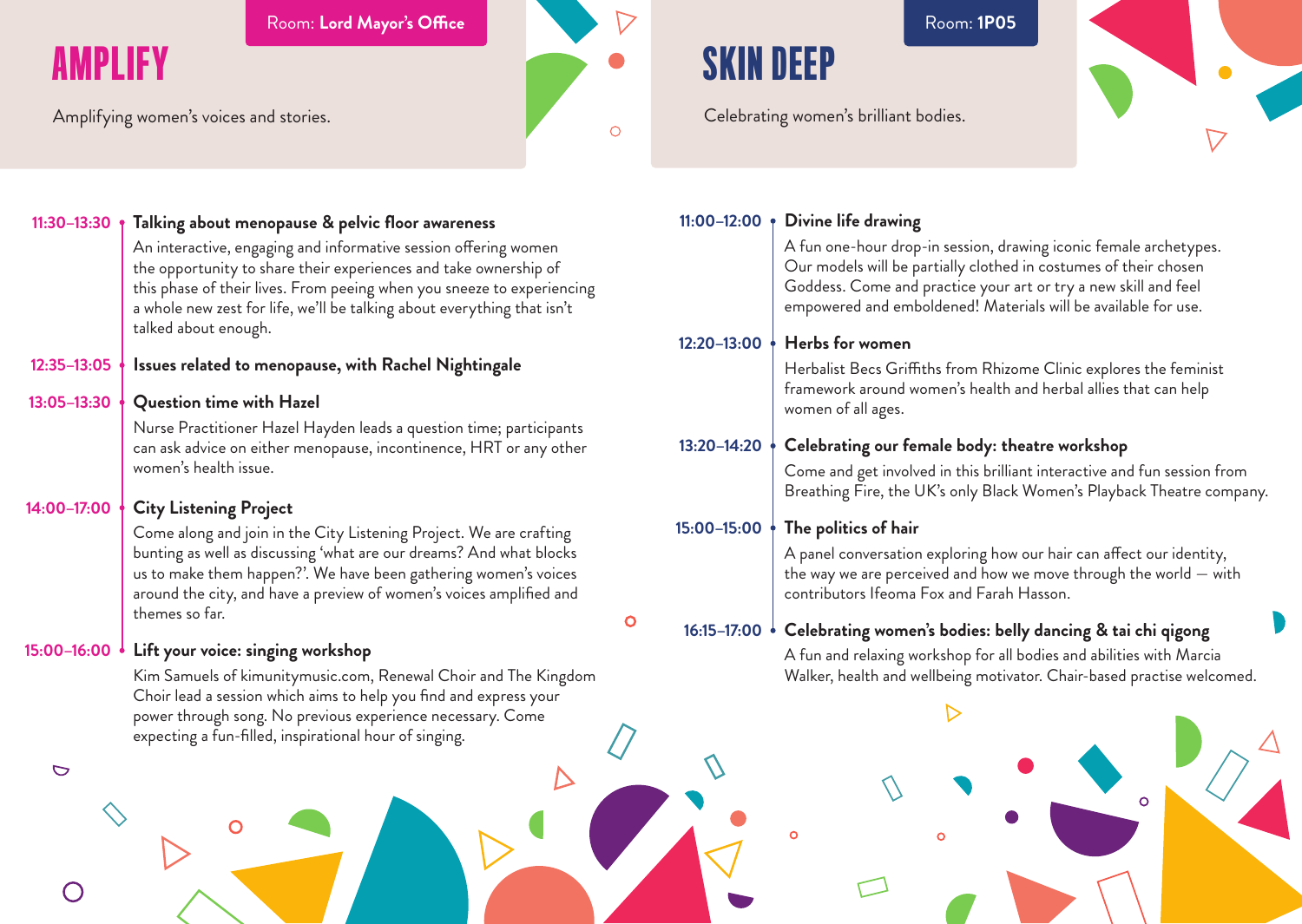#### Room: **1P01**

### WORK IT OUT

Empowering women in the workplace.

#### **Opportunities & challenges facing women in business 11:30–13:00**

A panel event, featuring women from diferent stages in their careers talking about their experiences in business, and the opportunities and challenges they've faced. Questions welcome from the audience, plus the chance to connect directly with members of the Women in Business Task Group (part of the Bristol Women's Commission) and panellists to discuss your own career or business.

#### **Happiness & humanity at work 13:15–13:55**

What we say and what we do can have a huge effect on our happiness at work. This interactive talk will help us think about how we can work together better, stand up for what we need and what the science says about happiness to feel more joy in our day. Delivered by Chloe Foy, a certified ACC coach, specialist in behavioural science from the London School of Economics and strategist at Synergy Creative consulting in employee engagement.

#### **Know your maternity rights! 14:10–15:10**

Gain an understanding of your rights within the workplace with Saira Anwar of Bristol Law Centre.

#### **Black women in leadership 15:20–16:00**

African Voices Forum present a round table discussion with Inspirational Women following their 2018 publication.

 $\bigcap$ 

#### **Menopause at work: why it pays to talk 16:15–17:00**

Women of a Certain Stage present a workshop on menopause at work, with Lauren Chiren.

### **MAKE A FEMINIST MUSICAL!** Parlour

Room: **Lady Mayor's**

Bristol-based company Sharp Teeth Theatre and Marie Hamilton recently created an intersectionality feminist musical called **Polly: The Heartbreak Opera**. It was born from a desire to ask whether telling the same old stories really helps us move forward, and to investigate what stories they wanted to tell about intersectional feminism. Now they'd like to invite you to help them imagine a new musical, expect a collaborative and conversational space where you can throw your ideas in, draw, write, collaborate to create a song or more. No experience needed, only a desire to connect and share. The idea for the show will be presented at the end of the session. Available between **13:00–14:30** and **15:00–16:00**.

### Room: **The Vestibules**

### #BEHEARD EXHIBITION

An inspiring exhibition of painting, sculpture, poetry and craft created by courageous victims and survivors helped on the road to recovery by local victim services commissioned by Avon and Somerset Police and Crime Commissioner.

Survivors hope the exhibition will encourage others to come forward and seek help. It is also a reminder that support is available to victims whether they choose to report the crime to the police or not, no matter how long ago it took place.

# KIN

**Bristol Central Library Foyer**

A creative community is an exhibition of female portraits by Bristol-based visual artist Sophie Sherwood, in collaboration with Real Photography Company.

 $\circ$